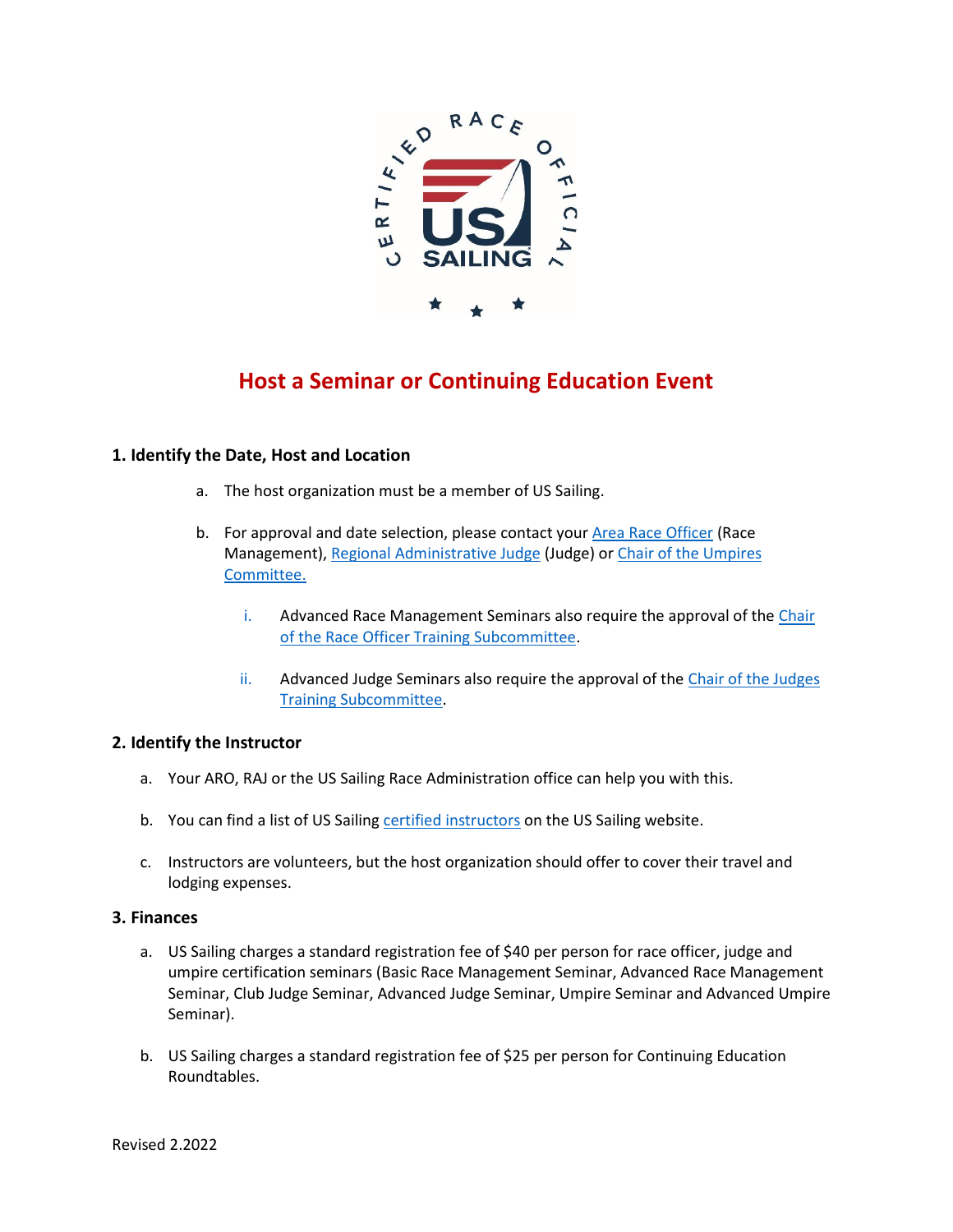- c. US Sailing charges a standard registration fee of \$25 per person for Judges Protest Day.
- d. US Sailing no longer includes additional expenses, such as food and beverage or instructor travel, in the registration fee. The host organization may choose to absorb these additional expenses, arrange to collect an additional fee, or permit seminar participants to purchase food and beverages at the venue. You should not plan for participants to leave the seminar venue for lunch – there is not enough time in the schedule.
- e. If the host organization is an MVP program club, they may use MVP credits to offset the course fee. For details on how to do this, or to join the MVP program, please contact us at info@ussailing.org.

#### **4. Complete and Submit the Host Form**

- a. Please complete the [Host a Course form](https://www.ussailing.org/competition/rules-officiating/resources/organize-a-seminar/host-race-official-seminar-continuing-ed-event/) as soon as possible. Requests to host an educational event must be submitted at least 6 weeks in advance of the offering.
- b. You will need to know your organization's member ID, which can be found on the [Member/Organization Lookup](https://www1.ussailing.org/membership/memberlookupflname.aspx) page.
- c. Once your host form has been submitted and approvals secured, the seminar will be posted on our [seminar calendar.](https://www.ussailing.org/competition/rules-officiating/resources/find-a-seminar/race-officer-seminar-calendar/)
- d. We recommend opening registration as soon as possible.

#### **5. Online Registration**

- a. Participants must be members of US Sailing.
- b. A discounted one-time only Special Introductory Membership is available to first time members. To receive the \$10 discount, these new members must join through the seminar enrollment process.
- c. New members may immediately download *[The Racing Rules of Sailing](https://www.ussailing.org/competition/rules-officiating/the-racing-rules-of-sailing-2021-2024/)* in digital format. Paper rulebooks are also available for sale online.

#### **6. Register Early**

- a. Seminars do fill up, so we recommend registering as soon as possible. This allows students enough time to prepare and get the full benefit from the seminar. Most seminars have pre-course work that must be completed before the first course meeting.
- b. Walk-ins are not permitted for any seminar all students must be registered in advance.
- c. Advanced seminar registration closes one week before the first day to ensure students have enough time to prepare.